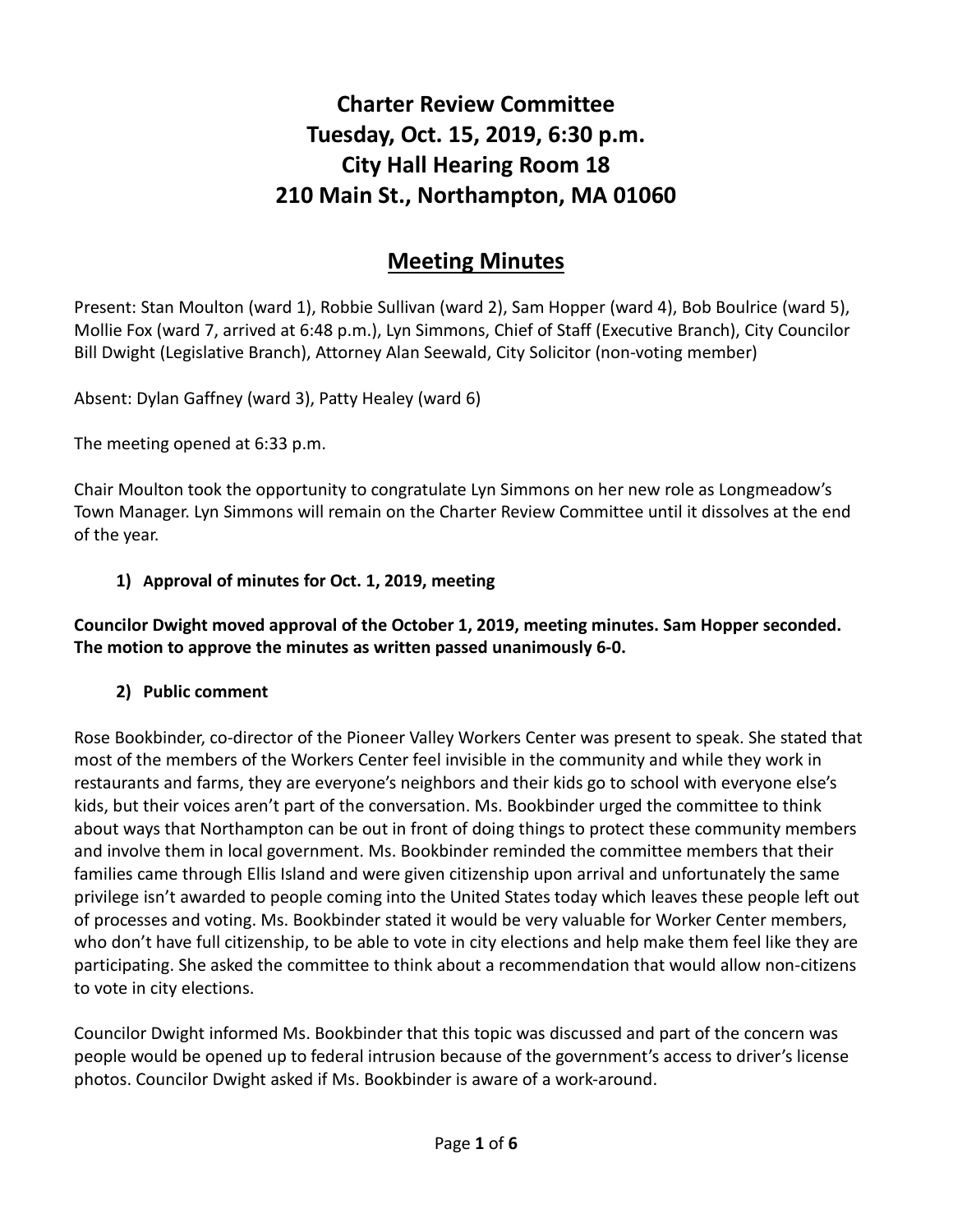Rose Bookbinder stated that individuals already live in fear that ICE will come to their work or home so it's important to create avenues for these people to be part of the community and voting and driving is part of that. She furthered that even though there is a slight risk, the ability to drive and vote by far trumps the fear they feel. Ms. Bookbinder will think of possible work-arounds.

Andrea Schmid, co-director of the Pioneer Valley Workers Center, stated that the ACLU has been looking at what happens in other states and published an article that breaks down how the Work and Family Mobility Act is different in that it keeps information secure and safe. In Vermont, ICE had the ability to subpoena RMVs to get information and the ACLU published something that states that isn't possible anymore.

Rose Bookbinder pointed out being able to have a say in local government would be profound for these individuals. They feel dehumanized that they are left out of day to day practices. She furthered that the Workers Center is key in building power so people feel they have a voice and one of those key ways is through voting.

Jesus, a member of the Pioneer Valley Workers Center, was present and spoke Spanish through his translator, Andrea Schmid. Jesus wanted to add that he has Temporary Protected Status (TPS) and given the situation at the federal level with TPS about to be cancelled, he lives in deep fear all the time and asks the committee for its support to protect the immigrants in this community. He furthered that people like him are the main breadwinners for their families and if their TPS status is cancelled, their families would be lost. Jesus asked that the committee do whatever is in its reach and stated that passing voting rights would be a simple way to show support. He furthered that there is a lot of fear in the community when people don't feel they are supported by their municipality which leaves them feeling invisible which perpetuates more fear.

Mollie Fox arrived at 6:48 p.m.

Councilor Dwight asked what the conditions are that contribute to invisibility.

Jesus, through Andrea Schmid, stated that fear exists all the time and is pervasive because people don't see him as an equal or a human or someone who isn't the same.

Councilor Dwight asked whether that means he feels alienation.

Jesus, through Andrea Schmid, stated there is a climate of fear by the president that has unleashed racism which is now happening in this community and impacts him and all the other immigrants. It has allowed employers to take advantage of workers by exploiting them and providing terrible working conditions.

Lyn Simmons previously spoke with the mayor about this topic being a potential item to address with the committee. Initial research was done but there was a concern for the safety risk for individuals if they were able to vote in municipal elections because of what could be done with their information.

Councilor Dwight suggested making this topic an agenda item for the next meeting for a broader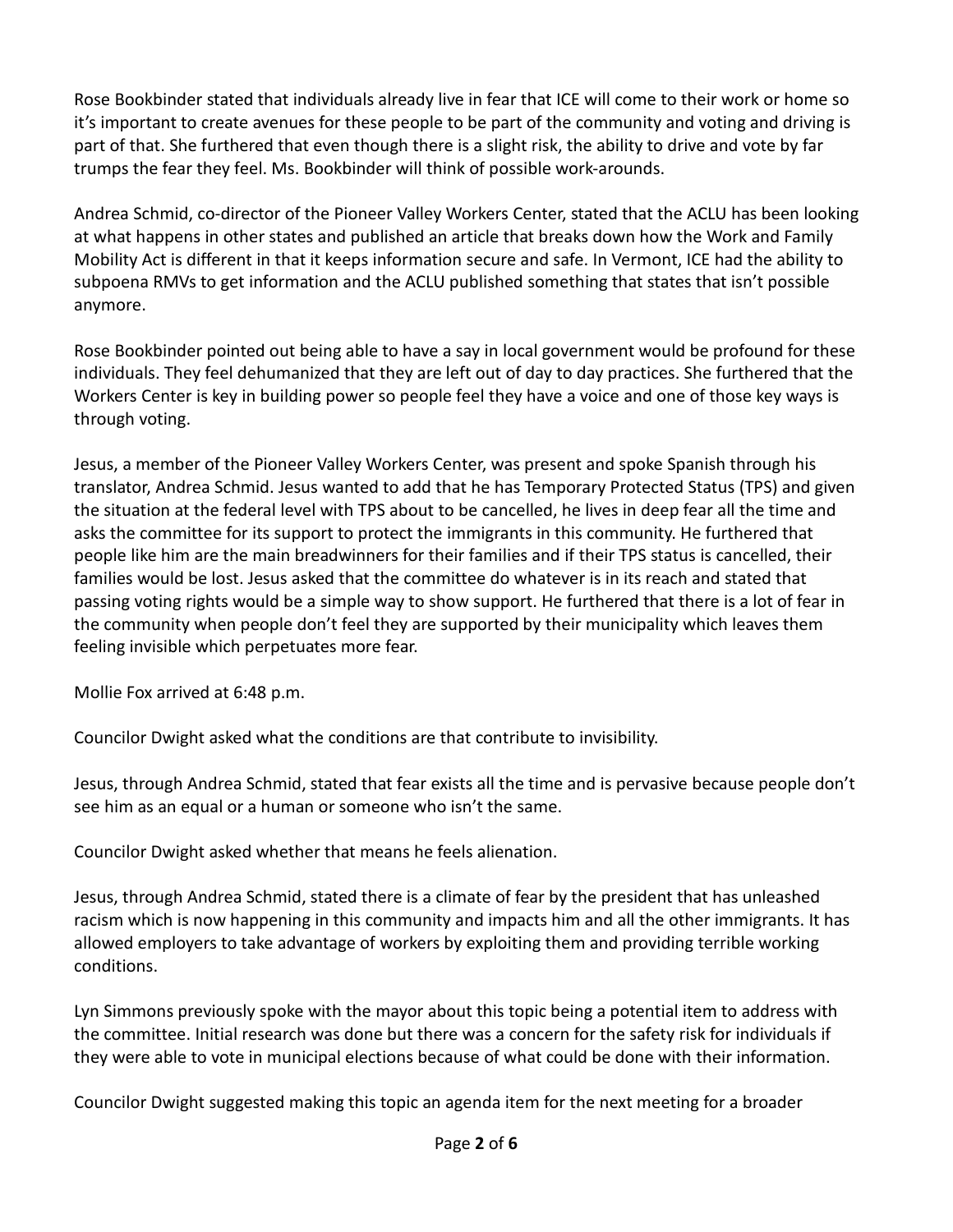discussion and possible inclusion in the report.

# **3) Updates from committee members**

Chair Moulton informed the committee that it is on the agenda for the December 5 City Council meeting to make a presentation to the city council.

# **4) Discuss and vote on letter to the mayor regarding access to information (see Attachment1)**

Lyn Simmons reported to the committee that she researched why the annual reports stopped being printed after 1989. She pulled the city council records for 1988 and 1989 and in the budget for 1988, there was a printing committee with a budget of \$13,000 and in 1989 the printing committee requested \$16,000 and the city council struck that budget in half. She reported that she hasn't found the minutes that explain why it was cut in half but from that year on, the annual report wasn't funded. She pointed out that it wasn't the mayor that cancelled the reports, it was the city council that struck the budget of the printing committee which created the report.

Attorney Seewald pointed out that towns are required to file annual reports but cities are not.

Bob Boulrice drafted the letter to the mayor and stated that he looks at the letter as more of a template for conversation points if the mayor wishes to discuss them with the committee.

Councilor Dwight spoke with City Council Vice President Sciarra to the last point of the letter, "Know your City" workshops. He stated that a few years ago "City School" was offered, which was similar to the police academy and provided a breakdown and deeper analysis to citizens with the hopes to have better-understanding councilors and citizens. He mentioned there have been talks about reinstating that and it is on the radar.

Lyn Simmons spoke to the second point in the letter and pointed out that the website has an entire webpage dedicated to fiscal transparency. She wonders whether the webpage should be more specific and/or whether it should be formatted differently. She pointed out specific changes are helpful in order to know what changes to make.

Bob Boulrice stated that the website could be linked differently and he mentioned that he wasn't able to navigate "open checkbook" very well. He believes the financial information should all be in one place, displayed better and easier to access. He pointed out that he tried to include in the letter that a lot of the information is already on the website.

Sam Hopper suggested adding more context to the fiscal transparency page which could include an explanation of each item and what can be found within it.

Bob Boulrice noted that an "Information Nexus" should essentially be the website as a place to go get answers. He believes there should be something on the home page that would direct people with questions to a place where they can find the answers which should include school data, crime stats, etc. All the information in one place would be helpful.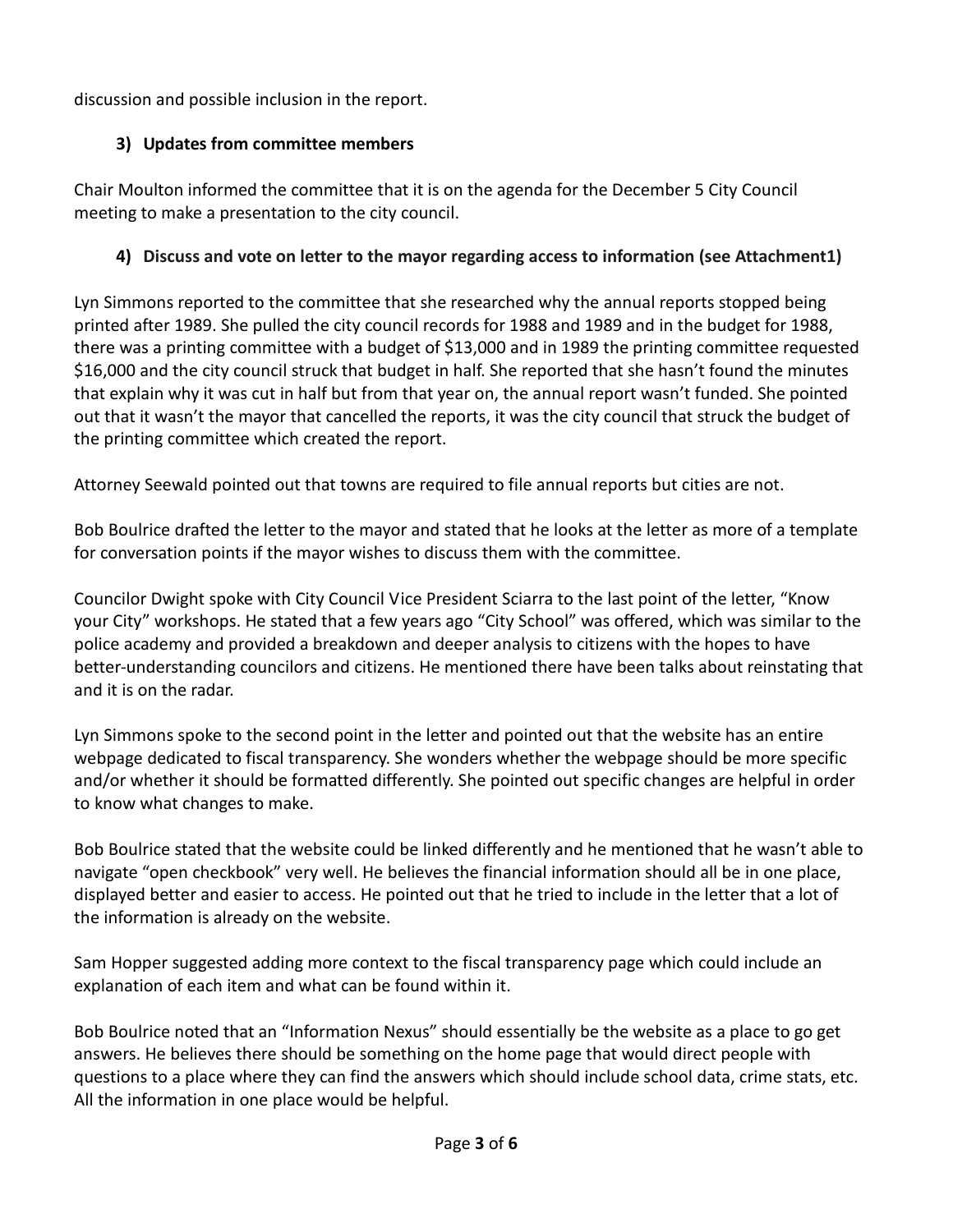Councilor Dwight suggested a possible button for vital statistics which could include links to crime statistics, fire responses, etc., which could provide one less click for people. He believes that part of the frustration is that people don't know how to find the information and that vital statistics or municipal data would be a good place for people to start their research.

Chair Moulton asked if it would be better to mark the home page more clearly.

There was a brief discussion about the city's current website and whether or not certain buttons or headers could be added, changed or reformatted.

Attorney Seewald reminded the committee that they are discussing making changes for two individuals that brought this issue forward.

Robbie Sullivan questioned the need of including the paragraph, "One resident encouraged the city to resume publication of a version of the traditional annual report previously issued and available in the library. This resident desires that "annual report" to easily find data or program performance metrics by the various departments." She suggested paring down the letter into a recommendation to look at how information is presented on the website rather than talk about two individuals who feel they aren't receiving information.

Councilor Dwight agreed with Robbie Sullivan that those sentences should be deleted from the letter.

Robbie Sullivan further questioned the need for and whether the issue is worthy of a separate letter. She believes it should be included in the final report but doesn't merit its own letter.

Chair Moulton pointed out that the committee felt it deserves to be separate because whoever the mayor is will determine what content should be included in the budget document. He stated that he wanted to bring it to the attention of the mayor because he is responsible for shaping the budget document.

Lyn Simmons pointed out that the budget is not a widely read document and the mayor can spend a lot of time adding information but the reality is people don't read it. She furthered that she is hesitant to add more work to department heads and the finance director when most of the information is already available online. Each year the mayor holds budget meetings and sometimes no one shows up and the largest turnout was five people, with the exception of last year because of the teacher contracts. She concluded by saying two residents are not a good representation of what the community as a whole wants in the budget document.

Councilor Dwight pointed out that the letter fleshes out what the committee feels is important and in the end everyone agrees information is difficult to find, so whatever can be done to facilitate that is a good thing.

Attorney Seewald reminded the committee of the public records request route in which a lot of time people who submit public records requests are directed to the website to find the information they are seeking. He agrees the website can be improved but it doesn't make sense that everything should be in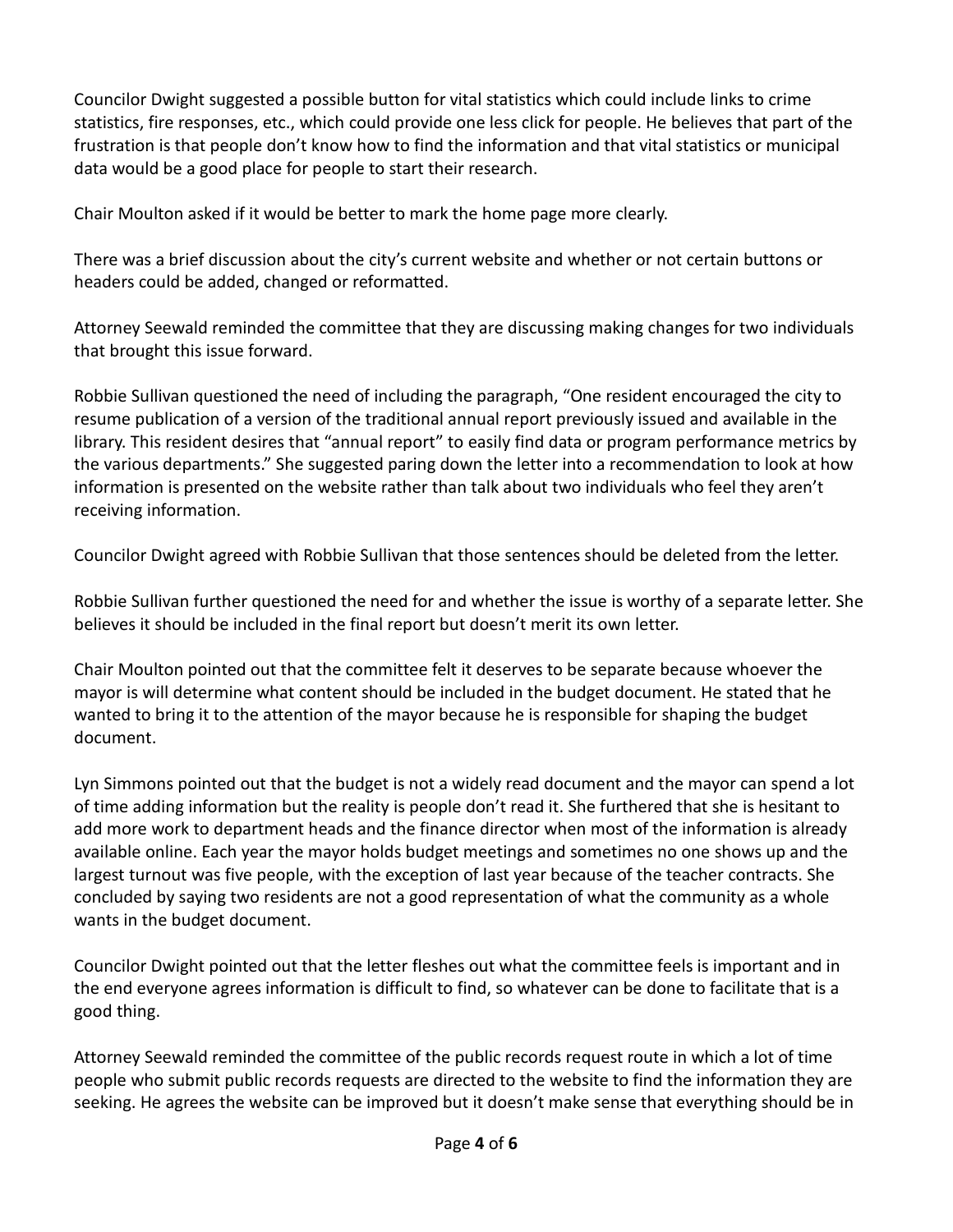one place - just more accessible.

Chair Moulton and Bob Boulrice will work to rewrite the letter for reconsideration at the next meeting.

#### **5) Continued review of the committee's summary of recommendations with addition of topics for further study (see Attachment2)**

Attorney Seewald strongly encouraged the committee to not attach minutes to the final report otherwise each copy that is requested, the city clerk will need to include every set of minutes and all of the documents. The charter only envisions a summary and anyone can get the minutes online or from the city clerk if they wish.

There was a brief discussion on formatting the final report and whether or not the minutes should be affixed to the report. Chair Moulton will amend the report to say that minutes can be found in the City Clerk's office and online. The report will include the Google Doc.

Sam Hopper pointed out that the executive summary doesn't include all of the votes taken relative to Smith Vocational.

Councilor Dwight pointed out it is important to include all of the Smith Vocational recommendations because of the misinterpretation that Smith Vocational is a separate stand-alone entity as was represented by one Smith Vocational Trustee. He furthered that he would like the report to reflect that they are a school district under the City of Northampton.

Chair Moulton verified that including Smith Vocational under section 3-3 (appointments by the mayor) has been excluded from the summary, which will be corrected in the final report.

Councilor Dwight suggested a vote to change "Smith's Agricultural School" in the charter to be the complete and accepted title, "Smith Vocational and Agricultural High School" to avoid any future misunderstandings.

Attorney Seewald pointed out that according to the statute, Smith Vocational is actually accepted as, "Smith Agricultural School" and for the purposes of the charter it should be referred to as its founding name.

**Councilor Dwight moved to change "Smith's Agricultural School" in all occurrences in the charter to be listed as "Smith Agricultural School". Sam Hopper seconded. The motion passed unanimously 7-0 by roll call vote.**

Councilor Dwight suspects the committee will learn and identify more at the next meeting. He would also like the report to acknowledge that the charter review committee conducts a review every 10 years but that charter petitions can be made at any time. His concern is if the report states that certain topics warrant further study then some people might believe they won't be talked about for another 10 years.

Chair Moulton concurred and will list this information in the sixth paragraph of the report's